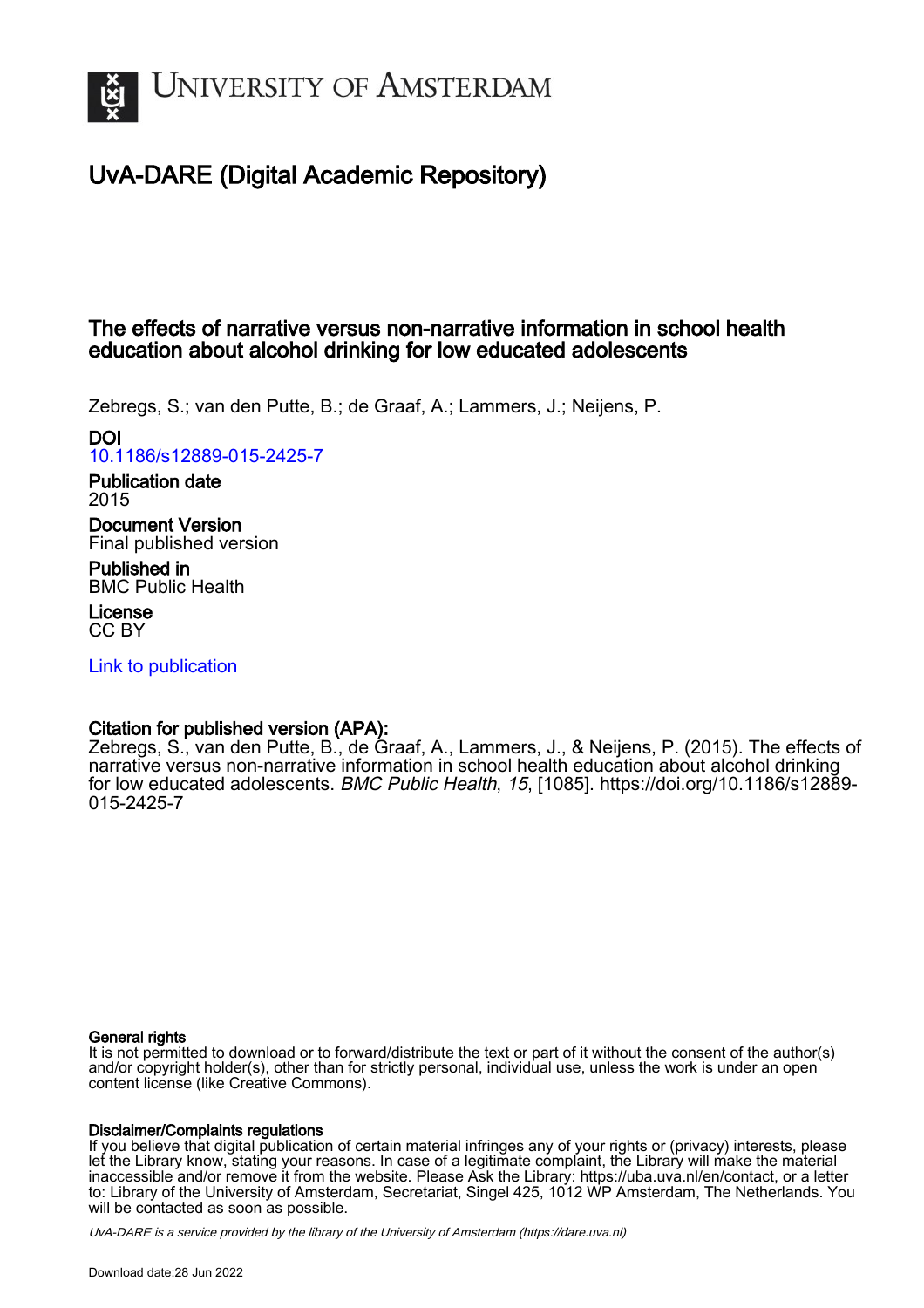# **RESEARCH ARTICLE CONSUMING A RESEARCH ARTICLE**





# The effects of narrative versus non-narrative information in school health education about alcohol drinking for low educated adolescents

Simon Zebregs<sup>1\*</sup>, Bas van den Putte<sup>1,2</sup>, Anneke de Graaf<sup>3</sup>, Jeroen Lammers<sup>2</sup> and Peter Neijens<sup>1</sup>

## Abstract

Background: Traditionally most health education materials are written in an expository non-narrative format. Scholars have argued that the effectiveness of materials may increase when these texts are replaced by narrative texts, and that the non-narrative texts should be replaced by narrative texts. However, no previous studies have tested these claims in the context of school health education for low educated adolescents. This study aims to do so for an existing preventive health education intervention about alcohol for low educated adolescents. Based on the empirical findings of previous studies, it is expected that the claims about narratives being more effective than non-narrative texts are not true for effects on knowledge. Instead non-narrative texts are expected to have a stronger impact on this outcome variable. For attitude towards alcohol and intention to drink alcohol the claims are expected to be true, because participants are expected to be less aware of the persuasive intent of the narrative texts, which would make them less resistant. As a result, narrative texts are expected to have a stronger effect on attitude and intention.

Methods: This study compares the effects on knowledge, attitude towards alcohol, and intention to drink alcohol of both information formats in a two-condition (non-narrative vs. narrative information) experiment with repeated measures (pre-measurement, immediate post-measurement, and delayed post-measurement). The experiment was conducted amongst 296 students of the two lowest levels of the Dutch secondary education system.

Results: The results showed immediate effects on knowledge and attitude towards alcohol, which did not differ between conditions and school levels. These effects did not persist over time. There were no effects on intention to drink alcohol.

Conclusion: It is concluded non-narrative and narrative information are equally effective in the context of school health education, suggesting the claims that scholars have made about the superior effects of narrative texts are not true. Given the fact that narrative texts are more expensive to develop, policy makers may not be advised to prefer these types of texts over the traditionally used non-narrative texts.

Keywords: Adolescence, Alcohol, Drinking behaviour, Health education, Students, Narrative/non-narrative information

\* Correspondence: [S.Zebregs@uva.nl](mailto:S.Zebregs@uva.nl) <sup>1</sup>

<sup>1</sup>The Amsterdam School of Communication Research ASCoR, Department of Communication Science, University of Amsterdam, Nieuwe Achtergracht 166, 1018 WV Amsterdam, The Netherlands

Full list of author information is available at the end of the article



© 2015 Zebregs et al. Open Access This article is distributed under the terms of the Creative Commons Attribution 4.0 International License [\(http://creativecommons.org/licenses/by/4.0/](http://creativecommons.org/licenses/by/4.0/)), which permits unrestricted use, distribution, and reproduction in any medium, provided you give appropriate credit to the original author(s) and the source, provide a link to the Creative Commons license, and indicate if changes were made. The Creative Commons Public Domain Dedication waiver [\(http://creativecommons.org/publicdomain/zero/1.0/](http://creativecommons.org/publicdomain/zero/1.0/)) applies to the data made available in this article, unless otherwise stated.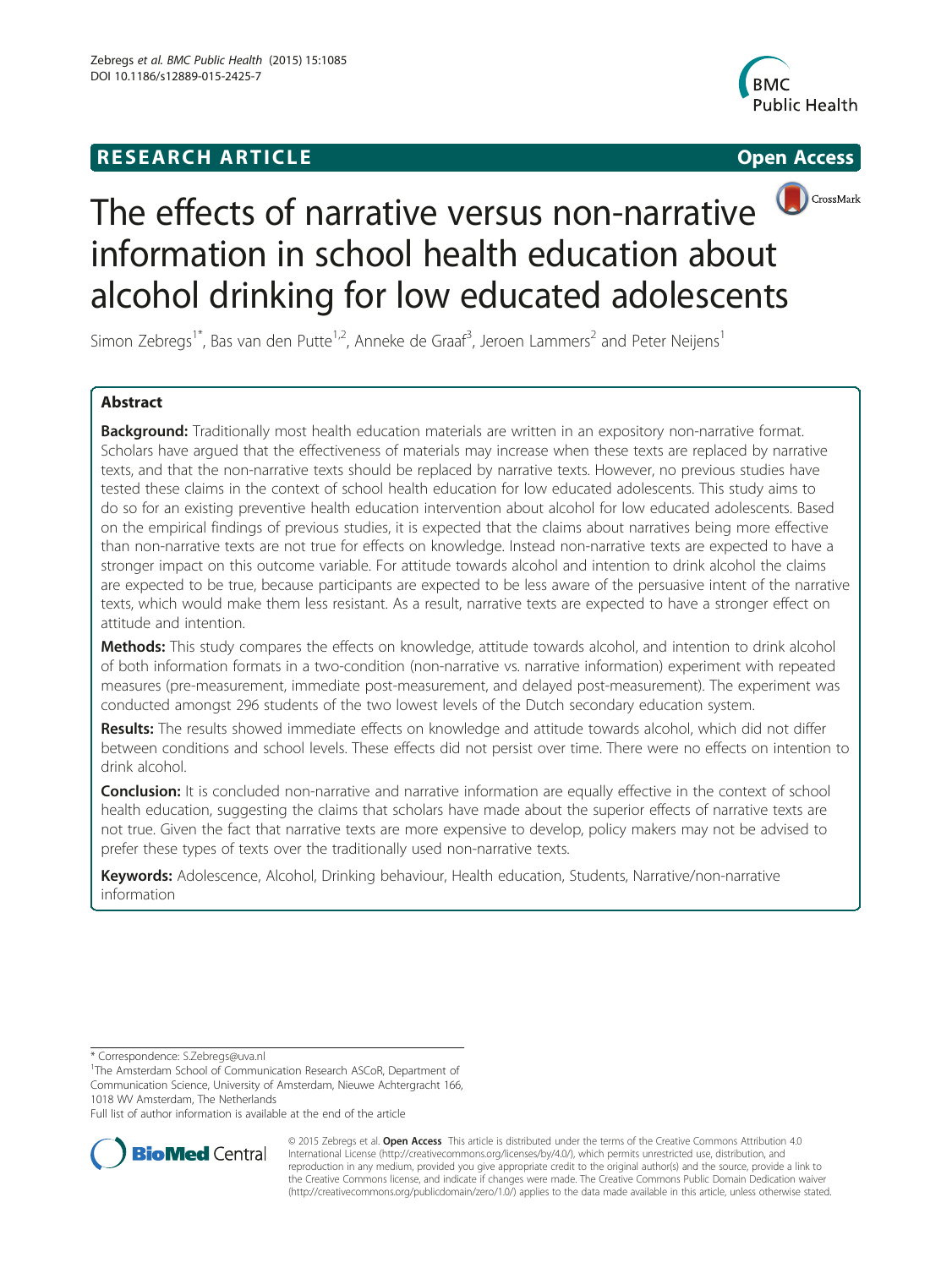#### Background

Education level is associated with various health disparities, such as higher mortality risk [[1\]](#page-11-0), poorer oral health [[2\]](#page-11-0), higher risk of activity limitation due to chronic diseases [[3\]](#page-12-0), and higher chances of alcohol abuse, tobacco use, and drugs use [\[4\]](#page-12-0). Health education materials are often applied to target these health disparities. However, research on strategies to make such materials most effective is often only conducted amongst higher educated target groups. This is a problem, because education level is associated with cognitive capacities in a way that lower educated people generally have fewer cognitive capacities (e.g, [\[5](#page-12-0), [6\]](#page-12-0)). This makes them more likely to experience difficulties while processing information from health education materials [[7\]](#page-12-0). Hence, for lower educated target groups it is particularly important that materials are designed in such a way that these facilitate information processing in a most optimal manner.

Most often texts in health education are written in a expository non-narrative format, but suggestion have been made that replacing these texts with narratives would make materials more effective [[8, 9](#page-12-0)]. Nonnarrative information is presented in an abstract, general manner, using logical reasoning and factual information [[10\]](#page-12-0). Narrative information, on the other hand, contains cohesive stories describing a setting and episode from the perspective of one or more protagonists, often providing information about goals, plans, actions, and outcomes [[11](#page-12-0)]. Using narrative information is suggested to make texts more enjoyable [[12\]](#page-12-0). As a result, the use of narrative information could help to make the educational material less of a "burden" and therefore increase students' motivation to read it [[13\]](#page-12-0). This may be particularly relevant for low educated students, because information processing, and consequently learning, is more cognitively demanding for them than for high educated students [\[7](#page-12-0)]. However, an important question is how the effects of the narrative information format in health education materials relate to the effects of the non-narrative information format that is traditionally used. Scholars have suggested that narrative information may be superior to non-narrative information in a way that it merits the additional costs that are involved with the development of materials containing narrative information [\[9](#page-12-0)]. Moreover, narrative information formats have been successfully tested in education-entertainment formats, often distributed via entertainment media (e.g, [[14, 15](#page-12-0)]). However, the effects of narrative and non-narrative information have not been compared in the context of health education for low educated people before. In addition, although beliefs in the literature about persuasive effects appear to be consistently in favour of narratives, for learning outcomes there are also suggestions in favour of using non-narrative texts [[16](#page-12-0), [17\]](#page-12-0). Hence, it is

unknown whether narrative or non-narrative information in health education materials has the strongest impact on low educated people and whether this differs across outcome variables.

In this study we will focus on the role of information formats in health education materials about alcohol from the Dutch "healthy education and drug" program. The program focusses on prevention, which means that it targets students that do not yet drink alcohol. Dutch schools are not obligated to educate students about alcohol. Nevertheless, the "healthy school and drugs" program is estimated to be implemented at 70 % of the Dutch secondary schools. The program consist of an information component that focuses on the consequences of drinking alcohol and a skills training component that focuses on the skills required to resist negative social influences. It is developed based on the I-Change model [[18\]](#page-12-0). The model assumes that people first need to be aware of the negative consequences of a behaviour, and then need to develop a motivation (intention) not to engage in the behaviour. Intention is amongst other determinants based on people's attitude towards the behaviour, which is in turn based on people's perception of the positive and negative consequences of the behaviour. These determinants are the focus of the information part of the intervention. Eventually, people's motivation needs to turn to action, for which people require specific skills. In case of the current intervention this means that adolescents need to refrain from drinking alcohol and for this purpose they require the skills to resist negative social influences. This is the focus of the skills training component of the program.

The existing information materials from this program have been written in an expository non-narrative format with the aim to let adolescents consider the consequences of drinking alcohol and adjust their attitudes and intention to drink alcohol accordingly. These materials are applied in the first year of the Dutch secondary school system (seventh grade) and are found to be effective for increasing knowledge about the consequences of drinking alcohol amongst the general population of Dutch secondary education students [\[19\]](#page-12-0). In this study, we will focus on students from the lower education levels and whether effectiveness of existing materials increases when the non-narrative texts are replaced by narratives. We specifically focus on the information component of the program, because the skills training component only contains exercises and does not include any texts that could be written in a narrative format. Effectiveness is examined through the most important outcome measures of these materials, being knowledge about the negative consequences of drinking alcohol, attitude towards alcohol, and intention to drink alcohol. The effects in this study will be examined immediately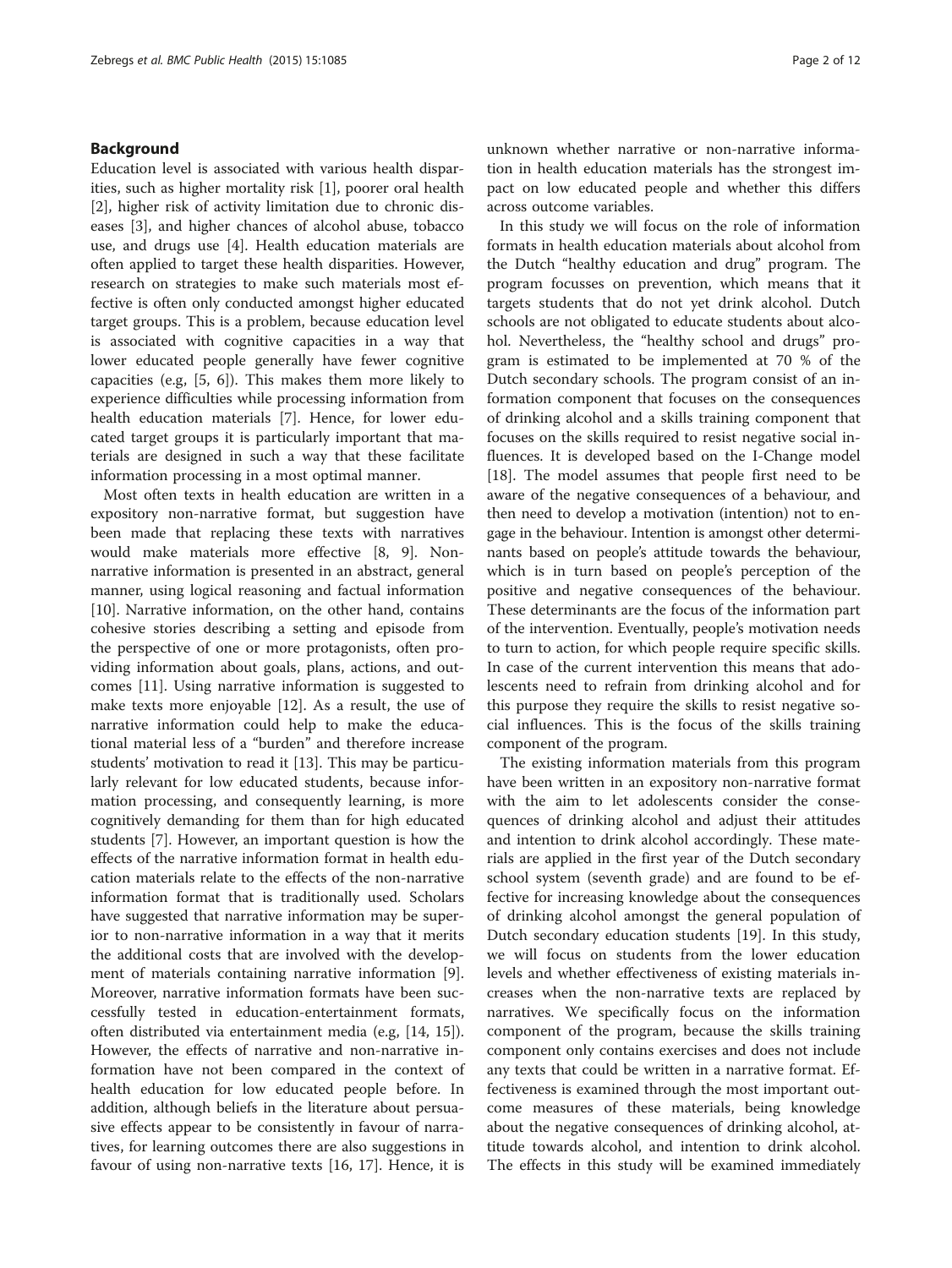after exposure and approximately four weeks later. Through this study we make an important contribution to the existing knowledge about the usage of different information types in health education.

#### Learning effects

While research has shown that people can learn from narrative information [[20\]](#page-12-0), the current literature offers contradicting views on whether narrative information can be expected to have a stronger learning effect than non-narrative information [[13](#page-12-0)]. On the one hand, narrative information is suggested to be effective by modelling behaviour and allowing for vicarious learning, so people can experience what the consequences of behaviour are without performing it themselves [[21\]](#page-12-0). As such, narrative information is more vivid than non-narrative information in which the consequences would be described in a more abstract manner [[22\]](#page-12-0). Vividness is considered to establish more divers associations in memory [[23\]](#page-12-0). Information that is stored in memory with more associations is more likely to be activated and retrieved when needed [[24, 25](#page-12-0)]. Therefore, narrative information could have a stronger learning effect than non-narrative information. On the other hand, it is also suggested that in an educational context narrative information could have a seductive details effect that would make it less effective than non-narrative information [\[13](#page-12-0), [16\]](#page-12-0). According to the seductive details hypothesis, narratives contain interesting but irrelevant details. Such details may distract students' attention from the information that is relevant. As a result, they may remember less of the relevant details [[26, 27](#page-12-0)].

In this study we will specifically examine the effects of written materials. The impact of written materials is likely to differ from the impact of film, because written materials require more visualizing and imagination (e.g, [[28\]](#page-12-0)). Therefore, we will focus on the results of previous studies that applied written texts. To our knowledge, only two studies compared narrative with non-narrative information in written school education materials amongst adolescents. A study conducted amongst Dutch pre-vocational students found evidence that supported the seductive details hypothesis [[16\]](#page-12-0). These findings are similar to these of a study conducted amongst American high school students that showed a stronger learning effect when a non-narrative text was read instead of a narrative text [\[17\]](#page-12-0). Studies conducted amongst college students showed more mixed results [\[29](#page-12-0), [30](#page-12-0)]. One study found that participants recalled more information from the texts after reading a non-narrative text, which is in line with the findings of research conducted amongst adolescents [\[30](#page-12-0)]. However, another study found narrative texts to have a stronger effect on knowledge amongst participants with low prior knowledge, and non-

narrative texts to have a stronger effect on knowledge amongst high prior knowledge participants. This study did not find any main effects [\[29](#page-12-0)]. Despite the mixed results of studies amongst college students, the overall findings of previous research seem to suggest that nonnarrative texts have a stronger learning effect. Therefore, although the previous studies did not examine health information, by lack of other previous evidence we hypothesize that non-narrative information will have a stronger learning effect than narrative information for school health education material as well.

H1: School health education materials containing nonnarrative information have a stronger effect on knowledge than school health education materials containing narrative information.

#### Persuasive effects

Although we expect non-narrative information to have a stronger learning effect than narrative information, this does not imply that similar effects can be expected on attitude and behavioural intention. Persuasion is suggested to involve a special form of learning. This means that the information that people learn needs to be integrated with a person's current beliefs. If the newly learned information contradicts these beliefs, this information may be disregarded [[31](#page-12-0)]. Hence, it is more difficult to persuade people than to educate them and materials that have a stronger effect on knowledge do not necessarily have a stronger persuasive effect.

In the case of the comparison between narrative and non-narrative information it is likely that non-narrative information will have a stronger learning effect, while narrative information has a stronger persuasive effect. It is suggested that people generally consume narrative information with the goal to get entertained [\[32\]](#page-12-0). While having this goal, people are presumed to get engaged with the story and to identify themselves with the characters in the narrative [\[33](#page-12-0)]. As a consequence, they are assumed to pay less attention to the persuasive intentions behind the message and engage in less critical processing. This makes them more likely to accept the knowledge they learned instead of disregarding it based on contradictions with their existing beliefs [[32](#page-12-0)].

Based on the theoretical assumptions above, it could be expected that school health education materials about substance use are more persuasive when they contain narrative instead of non-narrative information. To our knowledge, there are no previous studies that have compared the persuasiveness of narratives with non-narratives in school health education materials, although two studies did make this comparison with written materials in the context of health promotion messages. One study about skin cancer prevention was conducted amongst college students [[10\]](#page-12-0). This study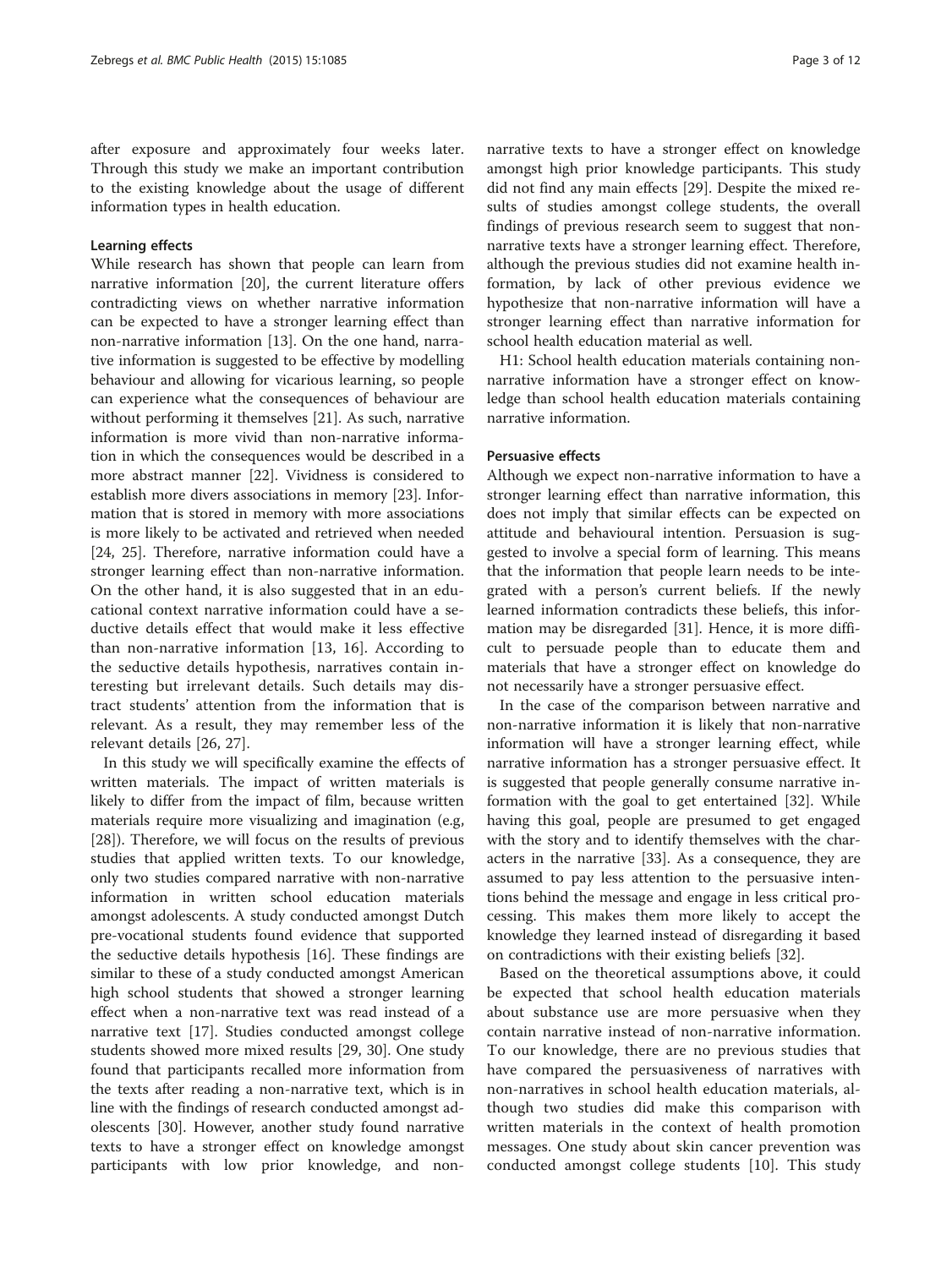contained conditions with narrative information or non-narrative information as well as a control condition without any information. The results showed that students in the narrative condition engaged in significantly more self-examination and information searching, and talked significantly more about skin cancer to their family than students in the control condition. Students in the non-narrative condition only engaged in significantly more information searching than students in the control condition. There were, however, no significant differences between the narrative and the non-narrative condition. In another study Janssen and colleagues [[34](#page-12-0)] found that sunbed users felt significantly more vulnerable after receiving a narrative message than after receiving a non-narrative message. In line with the theoretical assumptions, these two studies showed some, although weak, evidence that narrative information is more effective than non-narrative information.

In our study we will focus on students' attitude towards drinking and intention to drink alcohol, as these are perceived to be the important determinants of their future behaviour [\[35\]](#page-12-0). Although previous studies on narrative versus non-narrative health information have not examined effects on health behaviour attitude, based on theory and the scarce evidence, we expect narrative information to have a stronger effect on this variable.

H2: School health education materials containing narrative information have a stronger effect on attitude towards alcohol than school health education materials containing non-narrative information.

Finally, in line with the results of previous research, we expect narrative information to have a stronger impact on students' intention to drink alcohol than nonnarrative information.

H3: School health education materials containing narrative information have a stronger effect on intention to drink alcohol than school health education materials containing non-narrative information.

#### Methods

At Dutch secondary schools we conducted a three-wave experiment with two conditions (non-narrative information vs. narrative information). The experiment included a pre-measurement (T1), an immediate post-measurement (T2), and a delayed post-measurement (T3). The interval between waves was approximately four weeks.

#### Materials

To manipulate the information format the stimulus materials existed of two booklets, which were based on existing health education materials from the Dutch Trimbos Institute's "Healthy School and Drugs" program. One booklet contained information about alcohol in a non-narrative form (treatment-as-usual), while the

other contained the exact same information in a narrative form. Each booklet contained five pages of texts addressing fifteen negative consequences of alcohol consumption and five pages of exercises. Narrative information naturally contains information about the setting and perspective of the protagonists, and provides information about actions, and outcomes, whereas non-narrative information does not [[10, 11\]](#page-12-0). Consequently, the average number of words per page differed between the narrative  $(M = 149.20; SD = 10.92)$  and non-narrative information ( $M = 64.40$ ;  $SD = 13.83$ ) condition. Examples of texts from both conditions are provided below.

Example non-narrative text: When you drink alcohol, it makes you feel different. You can become happier. When drinking alcohol you also may dare more. Then you can start to do risky things. However, due to the alcohol, your control over your physical movements will decrease. This makes you more likely to fall down.

Example narrative text: Patrick, Lisa, and Angelo are sitting on a bench in the park. Patrick brought some cans of beer and asks: "Who wants a beer?" Lisa responds: "I do!" She is curious. Angelo does not respond at all. He doesn't want to drink alcohol. Lisa opens a can and takes a few sips. Patrick immediately finishes a whole can. Then he takes another one, and another one. He starts to feel different. The alcohol makes him feel happy. Patrick also dares to do more risky things. He climbs on one of the other benches and walks on the edge of the back. Due to the alcohol Patrick has less control over his movements. He loses his balance and falls on the ground. He stands up and says to the others: "Let's go home."

In both booklets there were fully identical exercises following each text page. These exercises are part of the regular intervention that we used for the treatment-asusual condition. The exercises consist of an exercise that lists eight drinks for which students need to indicate whether these contain alcohol, five "yes or no" questions about the effects of alcohol, two multiple choice questions, and an exercise in which students get six pieces of information from which they need to pair the ones that are related. The intervention includes these exercises, because education literature prescribes the use of exercises in educational materials to provide students with opportunity to process information from the texts. Without this break in the provision of information, students may experience an overload that hinders the storage information [[36\]](#page-12-0).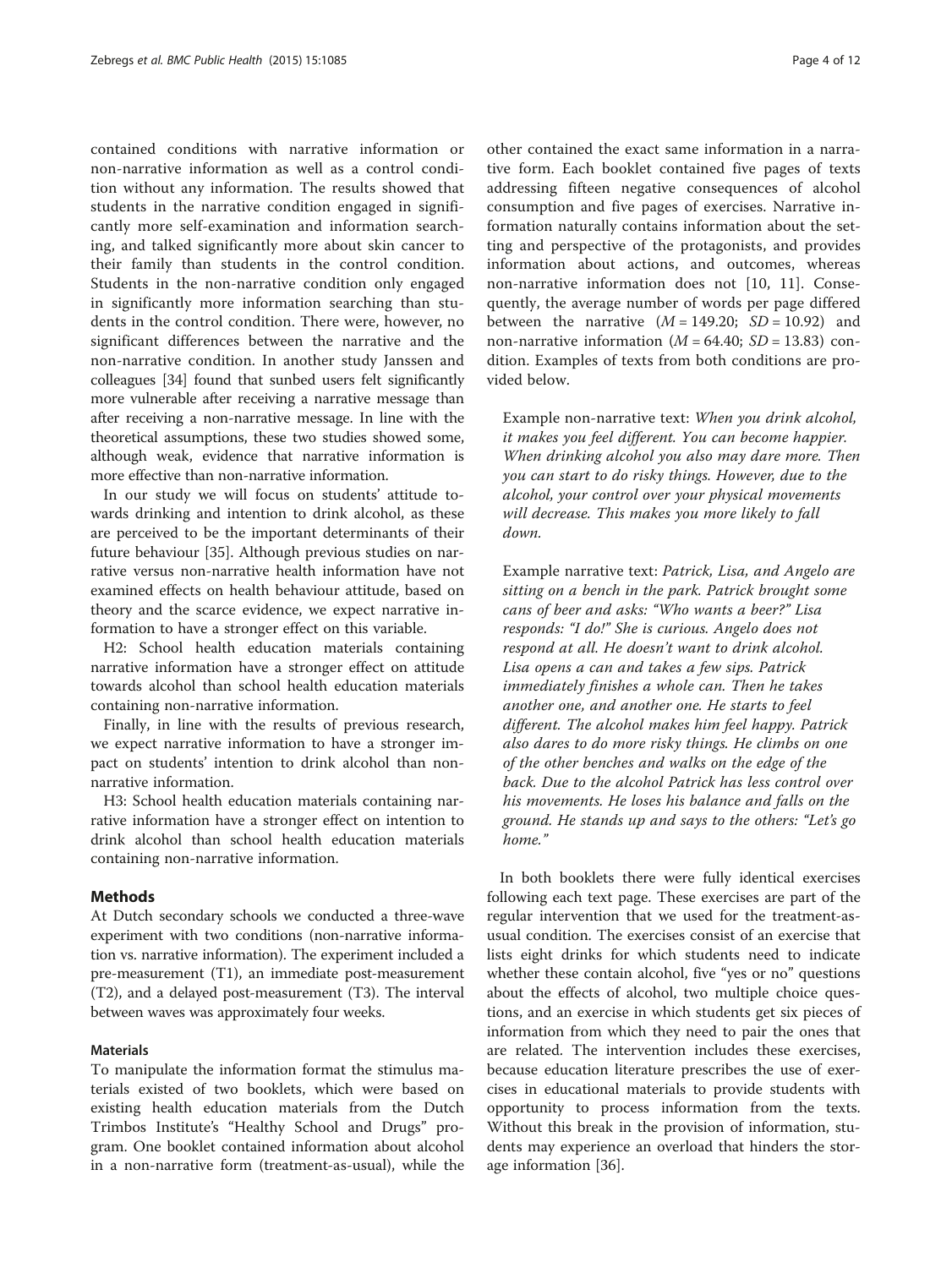#### Sample size

We estimated a required sample size based on a small between conditions effect of Cohen's f = .10. Metaanalyses have shown that studies on message factors generally find small effect [\[37](#page-12-0)]. We conducted a power calculation for a repeated measures analysis of variance with within-between subject interaction with three waves, two conditions, and two school levels, assuming a .5 correlation between repeated measures. The calculation revealed that given an alpha of .05 and a required power of .80, we would require a minimum total sample of 232 participants.

#### Participants

First year students of both special education schools and pre-vocational schools participated in this study (age 11–14). Special education schools form a level below the lowest mainstream level of the Dutch secondary education system. This school level is intended for students with severe learning difficulties who are only allowed to enrol if they meet special requirements, of which an IQ (Intelligence Quotient) between 60 and 75 is the most important one. Because students at special education schools require much individual attention, groups usually contain ten students at most. The aim at these schools is to prepare students for the job market. Pre-vocational schools form the lowest mainstream level of the Dutch secondary education system. Within the pre-vocational schools we sampled particularly classes that included students within a special support program. Students in this program receive additional support, because they have learning difficulties that disable them to perform at a sufficient level without this additional support. These students can enrol in the support program after receiving advice from their school. Students usually continue to enrol in vocational education after finishing pre-vocational school.

Seven special education schools were invited, which were existing contacts of our research group. These schools all agreed to participate. No existing contacts were available amongst pre-vocational school. Hence, 122 schools of this type were invited from across the country. Five of these schools agreed to participate. In total 171 special education school students, divided over 15 groups from seven schools, and 184 pre-vocational school students, divided over 12 groups from five schools, entered the randomization process. The average group size was slightly below 14 ( $M = 13.77$ ;  $SD = 5.10$ ).

A sealed envelope procedure was applied by the first author to allocated groups to one of the two conditions. Randomization of groups was preferred over randomization of individual participants, because data was collected in a classroom setting. Within this setting participants could become aware that they received different booklets, which made it undesirable to have booklets from the two conditions in one group. During the randomization procedure a stack of 28 identical looking envelopes was prepared, which contained a note with the name of one of the conditions. These envelopes were shuffled thoroughly and one envelope was assigned to each of the included groups. Because there were 27 groups to assign, one envelope remained unassigned.

Eventually, 158 special education school students and 159 pre-vocational school students completed all three waves. The students who dropped out at special education schools were equally divided over the conditions  $(n = 6$  per condition). At pre-vocational school level more students dropped out in the narrative information condition  $(n = 17)$  than in the non-narrative condition  $(n = 8)$ . All dropouts were caused by the absence of students in class due to illness or other obligations. The higher number of dropouts in the narrative information conditions at pre-vocational schools was due to the same reasons. At T1 the dropout students had significantly more experience with drinking alcohol (44.4 %) than the students who completed all three waves (30.8 %;  $\chi^2$  = 15.83;  $p$  = .045). Before the analyses 13 special education school students and eight pre-vocational school students were removed from the sample because of missing values. Our final sample contained 145 special education school students and 151 pre-vocational school students (see Fig. [1](#page-6-0) for the flow diagram).

The sample contained a nearly equal number of boys and girls. On average the students were twelve and a half years old. The largest share of participants was born in the Netherlands, and spoke mainly Dutch at home. About half of the participants indicated to have no religion. The largest groups of religious participants in our sample were Catholics and Muslims. Chi-square tests indicated that these numbers did not differ between conditions or school levels ( $p's > .05$ ; see Table [1](#page-7-0)).

#### Ethics statement

The ethical committee of the Faculty of Social Sciences at the University of Amsterdam approved this study. The study was classified in the low risk category. Previous research on the "healthy school and education" program did not reveal any unintended effects on knowledge about alcohol, attitude towards alcohol, and drinking behaviour [[19\]](#page-12-0). In accordance with the procedures of the ethical committee, we first informed schools about the details of the study and did not continue until they formally agreed to participate in writing. Before the study started, parents were informed about the participation of their child through an information letter. Attached to the information letter was a form that parents could sign and return if they did not agree with their child's participation. This method of consent is in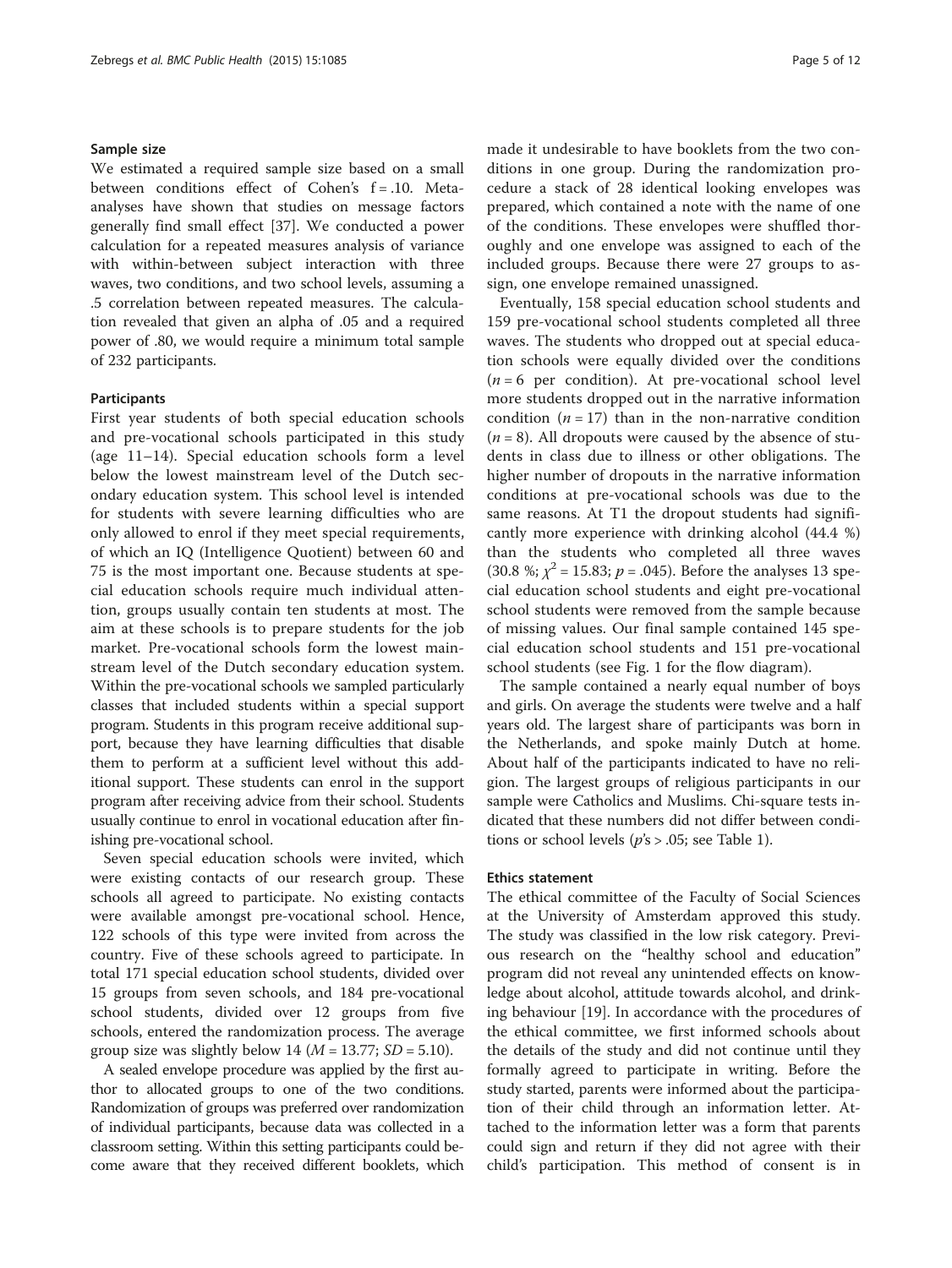<span id="page-6-0"></span>

accordance with the rules specified in the ethical committee's guidelines and explicitly agreed on following the ethical committee's review of the study protocol (registration number: 2013-CW-11). The rejection rate was below five percent.

#### Procedure

All data for this study were collected in a classroom setting. At the first wave, the students received instructions as a group, after which they individually completed the questionnaire. The questionnaire contained items about the dependent and control variables and took about 25 min to complete.

The second wave took place about four weeks after the first wave. At this wave classes were randomly assigned to one of the conditions. There were slightly more students in the narrative condition  $(n = 161)$  than the non-narrative condition ( $n = 135$ ). At the start of the session of the second wave, students received instructions as a group. Hereafter, they individually completed the booklet of the condition they were assigned to, which took about 15 min. After finishing the booklet, students handed it in and received the questionnaire. It took the students about 20 min to complete the questionnaire, which contained items about the dependent variables.

Finally, the third wave took place about four weeks after the second wave. After receiving instructions as a group, the students completed a questionnaire. This questionnaire took about 20 min for the students to complete.

During all waves the data collection was administered by the first author of this article, in collaboration with the teachers of the various groups. The teachers were present at all time to maintain a setting that was as normal as possible. At the time of the study, the first author (male) had a master's degree and one year of experience with instructing groups in this type of research settings. He provided instructions to one group at the time and stayed present in the classroom while students read the booklet and responded to the questionnaires. Through this approach it was possible to have the intervention delivered to each group in the way it was intended.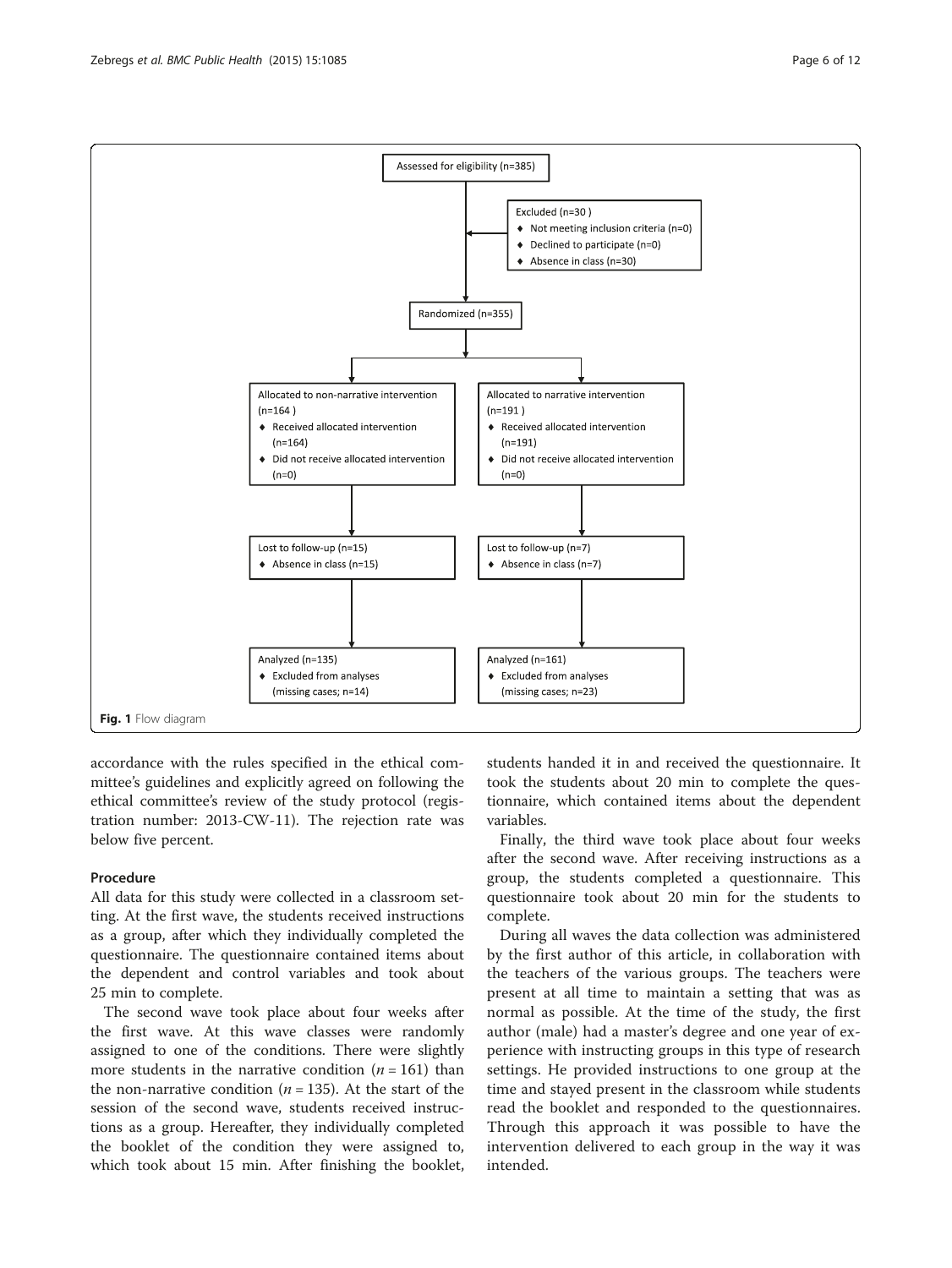<span id="page-7-0"></span>

| <b>Table 1</b> Overview of demographics: gender, age, gender, |
|---------------------------------------------------------------|
| country of birth, primary language at home, and religion per  |
| group                                                         |

|                          | Non-narrative $(n = 135)$ | Narrative ( $n = 161$ ) |  |
|--------------------------|---------------------------|-------------------------|--|
| Gender                   |                           |                         |  |
| Boys                     | 54.1 %                    | 48.4 %                  |  |
| Girls                    | 45.9 %                    | 51.6 %                  |  |
| Age                      |                           |                         |  |
| 11                       | 2.2 %                     | 2.5 %                   |  |
| 12                       | 48.1 %                    | 52.3 %                  |  |
| 13                       | 48.1 %                    | 44.1 %                  |  |
| 14                       | 1.5 %                     | 1.2 %                   |  |
| Country of birth         |                           |                         |  |
| Netherlands              | 95.5 %                    | 92.5 %                  |  |
| Turkey                   | 1.5 %                     | 0.0%                    |  |
| Other                    | 3.0 %                     | 7.5 %                   |  |
| Primary language at home |                           |                         |  |
| Dutch                    | 89.6 %                    | 83.1 %                  |  |
| Turkish                  | 3.7 %                     | 1.9%                    |  |
| Arab                     | 3.0 %                     | 2.5 %                   |  |
| Berber                   | 0.7%                      | 2.5 %                   |  |
| Papiamento               | 3.0 %                     | 9.4 %                   |  |
| Other                    | 0.0 %                     | 0.6 %                   |  |
| Religion                 |                           |                         |  |
| No religion              | 49.6 %                    | 51.9 %                  |  |
| Catholic                 | 27.5 %                    | 28.7 %                  |  |
| Protestant               | 7.6 %                     | 1.9%                    |  |
| Muslim                   | 9.9 %                     | 13.8 %                  |  |
| Hindu                    | 0.8 %                     | 1.9%                    |  |
| <b>Buddhist</b>          | 0.8 %                     | 1.3 %                   |  |
| Jewish                   | 1.5 %                     | 0.0%                    |  |
| Other                    | 2.3 %                     | 9.6 %                   |  |

#### Measures

The participants responded to items about several determinants of drinking behaviour at each wave. We adapted all measures to the abilities of the low educated adolescents in our samples. Below we describe the measures that we included in our analyses.

#### Knowledge

To measure knowledge we used an open-ended question, which asked the participants to write down as many negative consequences of drinking alcohol that they knew. This measure was validated in previous research [[38\]](#page-12-0) and has been applied in a previous study amongst students form grade 7 till 9 [[39\]](#page-12-0). Two coders coded the validity of responses, meaning they coded whether each response was indeed a negative

consequence and unique (i.e., only listed once). The inter-coder reliability was examined by computing the correlation between coders at each wave (T1:  $r = .98$ ;  $p < .001$ . T2:  $r = .98$ ;  $p < .001$ . T3:  $r = .99$ ;  $p < .001$ .). In case of differences between coders the responses were examined and discussed until agreement was reached. The number of negative consequences was used as a measure of knowledge (T1:  $M = 3.08$ ; SD = 1.50. T2:  $M =$ 3.64;  $SD = 1.60$ . T3:  $M = 2.95$ ;  $SD = 1.46$ ).

#### Attitude towards alcohol

At each wave attitude towards alcohol was measured through five semantic differential items, based on Ajzen [[40](#page-12-0)]. The sentence "I find alcohol drinking…" was followed by the items: negative-positive, unenjoyable-enjoyable, unwise-wise, unpleasant-pleasant, and bad-good. All items were measured on a four-point scale ranging from 1 to 4. We averaged all items per wave to create an indicator of attitude towards alcohol (T1:  $\alpha$  = .92;  $M = 1.77$ ;  $SD = .71$ . T2:  $\alpha = .92; M = 1.65; SD = .67.$  T3:  $\alpha = .93; M = 1.71; SD = .70$ .

#### Intention to drink alcohol

We measured intention to drink alcohol at each wave through the statements "I plan to drink alcohol", "I plan to drink alcohol in the upcoming month", and "I plan to drink alcohol in the upcoming year" [\[40\]](#page-12-0). Participants responded through a four-point scale ranging from 1 (no, certainly not) to 4 (yes, certainly). We averaged all statements per wave to create an indicator of intention to drink alcohol (T1:  $\alpha = .76$ ;  $M = 1.67$ ;  $SD = .68$ . T2:  $\alpha = .81$ ;  $M =$ 1.65;  $SD = .70$ . T3:  $\alpha = .82$ ;  $M = 1.71$ ;  $SD = .74$ ).

#### Control variables

To measure students' past behaviour we included two questions at T1 to control for possible differences in behaviour between conditions and school levels. First, we measured how often students consumed alcohol through a closed-ended question with the response categories never, 1–3 days per year, 4-days per year, 1 day per month, 2–3 days per month, 1 day per week, and more than 1 day per week. Second, we asked the students on how many days they had consumed alcohol during the past month.

#### Additional variables

Additional analyses were conducted to compare the perception of persuasive intent and levels of counterarguing between conditions and school levels. Both measures were based on one item and had a four-point scale (1 No, not at all  $-4$  yes, very much). The item for perceived persuasive intent was formulated as "The writer of the text wants to prevent me from drinking alcohol"  $(M = 3.11; SD = .97)$ . Counterarguing was measured with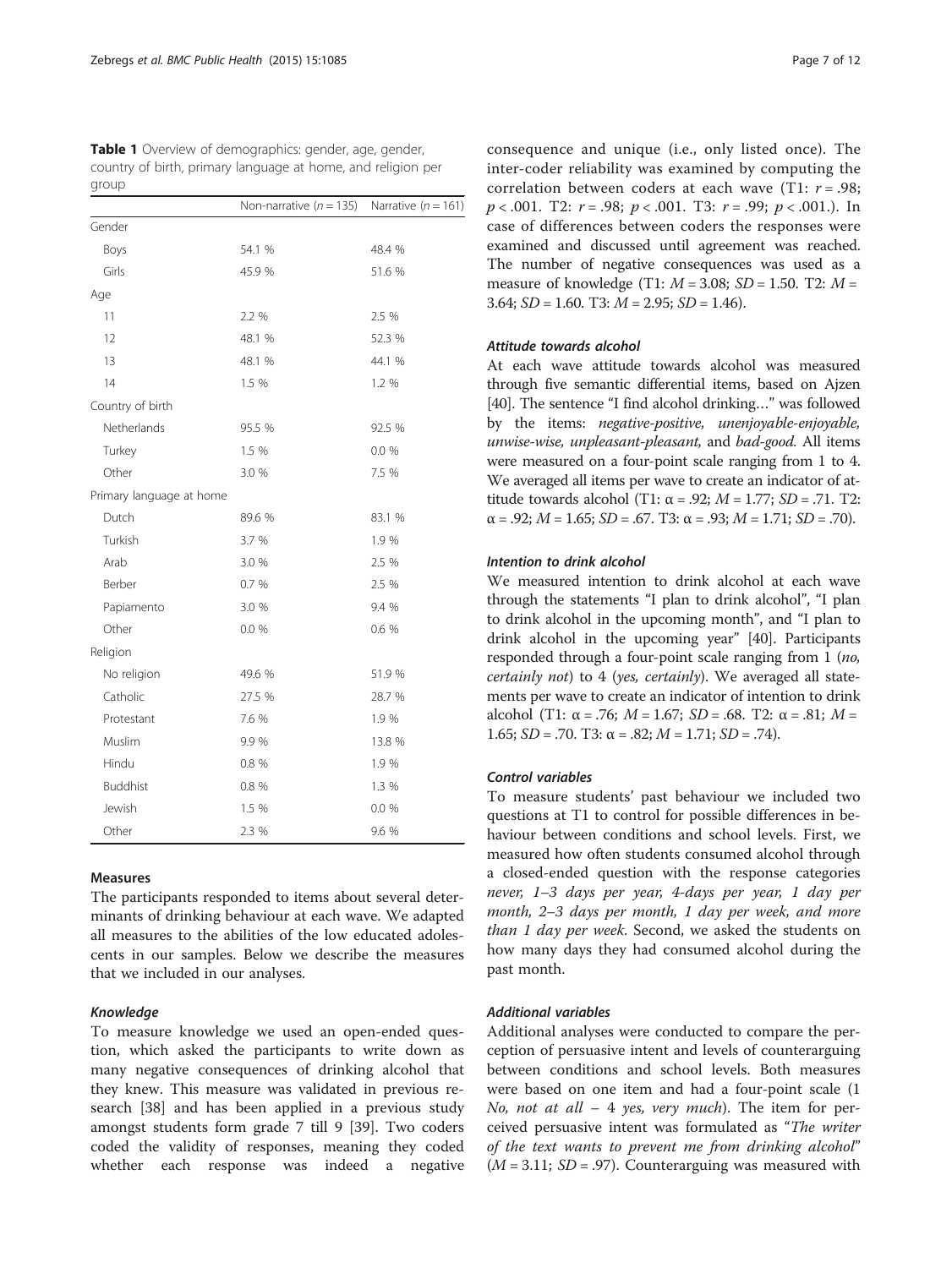<span id="page-8-0"></span>the item "While reading the text I had positive thoughts about alcohol" ( $M = 1.88$ ; SD = .89).

#### Analyses

In this study we randomly assigned groups to conditions. Hence, the data was nested within these groups. We examined whether the variance within these groups was of such proportions that it should be taken into account by calculating intraclass correlation values for all dependent variables. If the intraclass correlation value would exceed .05, then multilevel analysis would be required [\[41](#page-12-0)]. This did not apply to any of the dependent variables. Therefore, we examined all our hypotheses through repeated measures analyses of variance in SPSS 20. In all analyses we included information type (non-narratives vs. narratives) and school level (special education vs. prevocational schools) as between-subjects factors. Contrasts were computed using a Bonferroni correction for multiple comparisons. In addition, we used Chi-square tests to examine any differences in past behaviour between school levels and conditions, and one-way ANOVA tests to conduct additional analyses for counterarguing and perceived persuasive intent.

#### Results

At the baseline measurement, on average the students knew about three negative consequences of consuming alcohol, had a slightly negative attitude towards alcohol, and a low intention to consume alcohol (see Table 2). In addition, most of the participants indicated that they never consumed alcohol ( $n = 197$ ; 66.6 %). The largest share of the participants who consumed alcohol indicated to do this at one to ten days per year  $(n = 64;$ 21.6 %), while about one out of ten students consumed

alcohol once a month or more  $(n = 26; 8.8 \%)$ . Some of the students who participated in this study indicated to have consumed alcohol in the past month  $(n = 51)$ ; 16.0 %). In most cases this was on one day  $(n = 30;$ 9.5 %). Chi-square tests indicated that there were no differences in previous behaviour between conditions or school levels ( $p's > .05$ ).

#### Main analyses

Our first hypothesis predicted that school health education materials containing non-narrative information would have a stronger effect on knowledge than school health education materials containing narrative information. The results showed that averaged over both conditions knowledge changed significantly over time (F  $(2,584) = 24.65$ ,  $p < .001$ ,  $\eta^2 = .078$ ). Contrasts revealed that students had significantly more knowledge at T2 than at T1 and at T3, but there was no difference between T1 and T3 (see Table 2). The interaction test between time and information type revealed that this learning effect did not differ between conditions  $(F(2,584) = 1.13, p = .323, \eta^2 = .004)$ . School level, which we controlled for in our analyses, had no influence on any of these effects  $(p's > .05)$ . Based on these findings we conclude that the health education materials had an equally strong immediate effect on knowledge in both conditions that did not persist until T3. Hence, our first hypothesis was rejected.

Hypothesis 2 predicted that school health education materials containing narrative information would have a stronger effect on attitude towards alcohol than school health education materials containing non-narrative information. For attitude, there was a significant main effect of time  $(F (2,584) = 8.52, p < .001, \eta^2 = .028)$ .

Table 2 Estimated means and standard deviations of knowledge, attitude towards alcohol and intention to drink alcohol per wave, and effect sizes for differences between conditions in changes between waves

|                            | M(SD)                       |                             |                             | ES for differences between conditions Cohen's d |         |         |
|----------------------------|-----------------------------|-----------------------------|-----------------------------|-------------------------------------------------|---------|---------|
|                            | T1                          | T <sub>2</sub>              | T <sub>3</sub>              | $T1-T2$                                         | $T1-T3$ | $T2-T3$ |
| Knowledge                  |                             |                             |                             | $-14$                                           | .07     | .20     |
| Non-narrative              | 3.13 $(1.41)^a$             | 3.76(1.65)                  | 2.94 $(1.52)^a$             |                                                 |         |         |
| Narrative                  | 3.14 $(1.56)^b$             | 3.57(1.51)                  | 3.05 $(1.40)^b$             |                                                 |         |         |
| Overall                    | 3.14 $(1.49)^{c}$           | 3.66 (1.57)                 | 3.00 $(1.46)^c$             |                                                 |         |         |
| Attitude towards alcohol   |                             |                             |                             | $-07$                                           | $-0.04$ | .03     |
| Non-narrative              | $1.76$ (.69) <sup>d</sup>   | $1.67$ $(.68)^d$            | $1.72$ (.69) <sup>d</sup>   |                                                 |         |         |
| Narrative                  | 1.81 $(.74)$ <sup>e</sup>   | $1.67$ $(.67)$ <sup>†</sup> | 1.74 $(.71)^{e,f}$          |                                                 |         |         |
| Overall                    | $1.79$ $(.72)^{9}$          | 1.67(67)                    | $1.74$ $(.70)^{9}$          |                                                 |         |         |
| Intention to drink alcohol |                             |                             |                             | $-07$                                           | $-.01$  | $-0.08$ |
| Non-narrative              | 1.68 $(.66)^h$              | 1.68 $(.69)^h$              | 1.72 $(.70)^h$              |                                                 |         |         |
| Narrative                  | $1.71$ $(.71)$ <sup>1</sup> | $1.66$ $(.71)^{1}$          | $1.74$ $(.77)$ <sup>i</sup> |                                                 |         |         |
| Overall                    | $1.69(.69)^{j}$             | $1.67$ (.70) <sup>j</sup>   | $1.73$ $(.74)$ <sup>j</sup> |                                                 |         |         |

Note. Superscript indicates group means that do not differ significantly (p > .05) between waves according to the Bonferoni corrected post-hoc test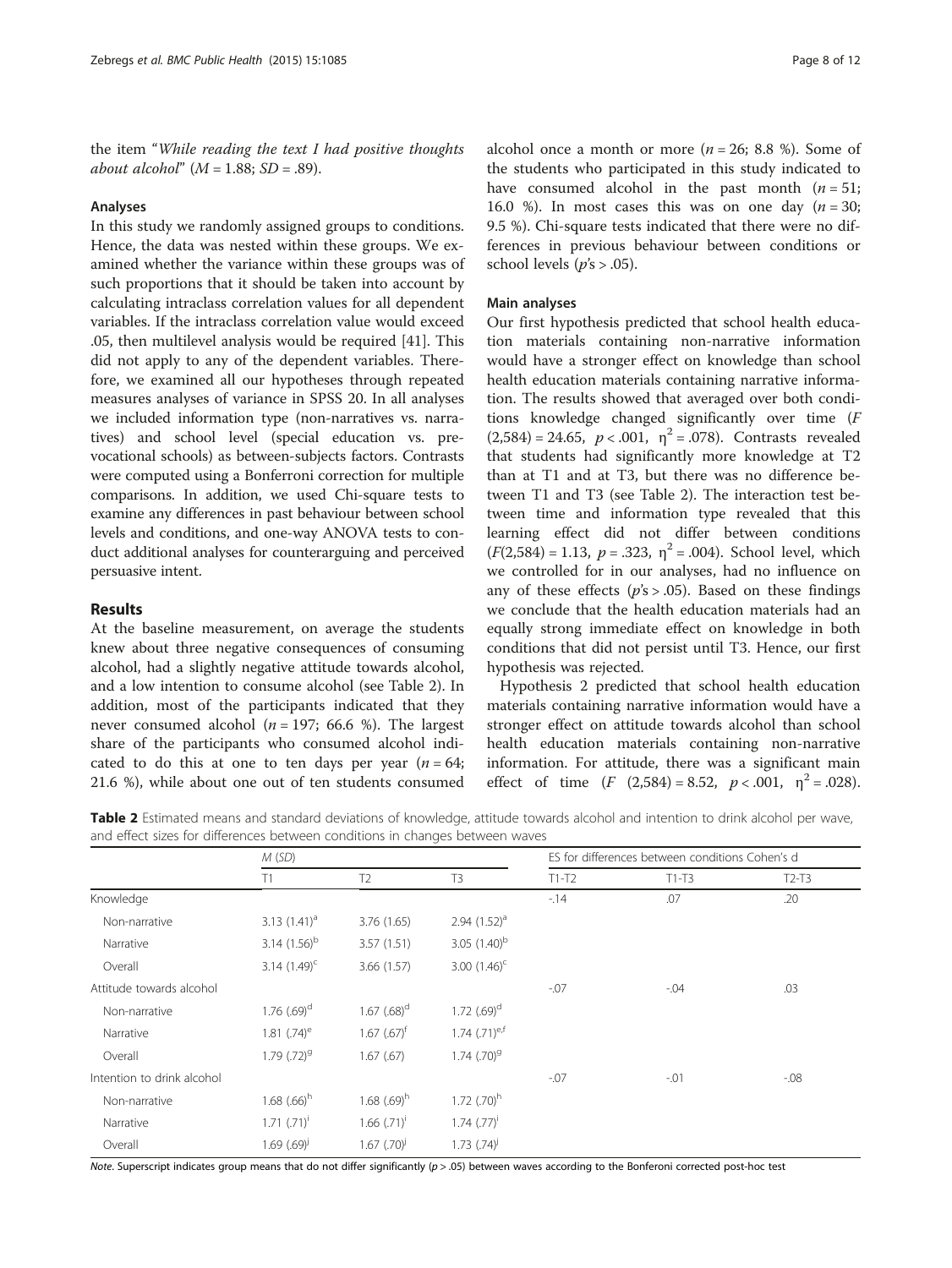Contrasts showed that students had a significantly more negative attitude towards alcohol at T2 than at T1 and at T3, while there was no difference between T1 and T3 (see Table [2](#page-8-0)). There was no significant interaction between time and information type  $(F (2,584) = .32, p)$ = .729,  $\eta^2$  = .001), which indicates that there was no difference between conditions. None of the effects were influenced by school level ( $p's > .05$ ). We conclude that similar to knowledge there was an equally strong immediate effect on attitude in both conditions, which did not persist over time. Therefore, our second hypothesis was rejected.

Finally, our third hypothesis predicted that school health education materials containing narrative information would have a stronger effect on intention to drink alcohol than school health education materials containing non-narrative information. Unlike students' knowledge and attitude, intention to drink alcohol did not change over time  $(F (2, 584) = 2.43, p = .089, \eta^2 = .008)$ . In addition, interaction between time and information type was not significant  $(F (2,584) = .34, p = .715, \eta^2 = .001)$ . Again there were no differences between school levels  $(p's > .05)$ . Because there was no change in intention to drink alcohol in both conditions, hypothesis 3 was rejected.

#### Additional analyses

Given the lack of differences between conditions we examined differences between conditions for students' awareness of persuasive intent and counterarguing. Results showed that most participants were aware of the persuasive purpose of these materials, no matter whether narrative  $(M = 3.13; SD = .98)$  or non-narrative information  $(M = 3.03; SD = 1.00)$  was presented  $(p's >$ .05). Students also engaged in little counterarguing, regardless of being in the narrative  $(M = 1.86; SD = .89;$ range: 1-4) or non-narrative condition  $(M = 1.86; SD)$ = .91). The mean scores on counterarguing did not differ significantly  $(p's > .05)$  between conditions of school levels.

#### **Discussion**

The aim of this study was to examine whether the learning and persuasive effects of an existing preventive school alcohol intervention could be increased by replacing the non-narrative information from existing materials with narrative information. We expected that non-narrative information would have a stronger learning effect than narrative information. For attitude towards alcohol and intention to drink alcohol, on the other hand, we expected that narrative information would have a stronger effect than non-narrative information. The results showed that there were immediate effects on knowledge and attitude towards alcohol, both in a more healthy

direction, but these did not differ between conditions and did not persist over time. For intention to drink alcohol we did not find any significant effects.

Our current results suggest that both types of information have an equally strong immediate learning effect. These findings contradict the outcomes of previous studies conducted amongst adolescents [\[16](#page-12-0), [17\]](#page-12-0), on which our first hypothesis was based. These studies found that non-narrative information had a stronger learning effect than narrative information. Land and colleagues [\[16](#page-12-0)] suggested the interesting but irrelevant seductive details in narrative information to cause this difference between conditions in her study. Therefore, a potential explanation for the lack of a difference between conditions might be that there were no sufficiently interesting but seductive details in our narrative that could take attention away from the relevant knowledge. Consequently, we wondered what factors determine whether information about the context and characters in narrative information will be seductive details. One determinant may be the level of prominence in the narrative of the information that is targeted in the knowledge items of the questionnaire. This information may have been more prominent in our study than in Land's study. In our study, the knowledge questions targeted the outcomes of the behaviour of the characters in the narrative. Because these outcomes were at the core of the plot, the targeted knowledge was prominent in the narrative information. In the study by Land and colleagues [[16\]](#page-12-0), on the other hand, the knowledge questions often asked about smaller details, like comments that characters made during a conversation in which also several other comments were made. As a result, the targeted knowledge was less related to outcomes of the actions of characters and less central in the plot. Therefore, it may have been harder for the students to determine which details in the narrative were relevant.

Although this study focused particularly on main effects, it is important to notice that previous research had suggested that narrative and non-narrative texts are processed differently in terms of the application of prior knowledge [[30\]](#page-12-0) and effects can be moderated by readers prior knowledge [[29\]](#page-12-0). Within the context of the intervention that we focused on, it was not possible to distinguish between students with high and low prior knowledge. Hence, the finding of previous research that narrative texts are more effective for low prior knowledge students and non-narrative texts for high prior knowledge students was not applicable in this study [[29\]](#page-12-0). It may however be of interest in contexts where it is possible to target high and low prior knowledge readers with different texts.

In addition to the learning effects, we examined whether the persuasive advantage shown for narratives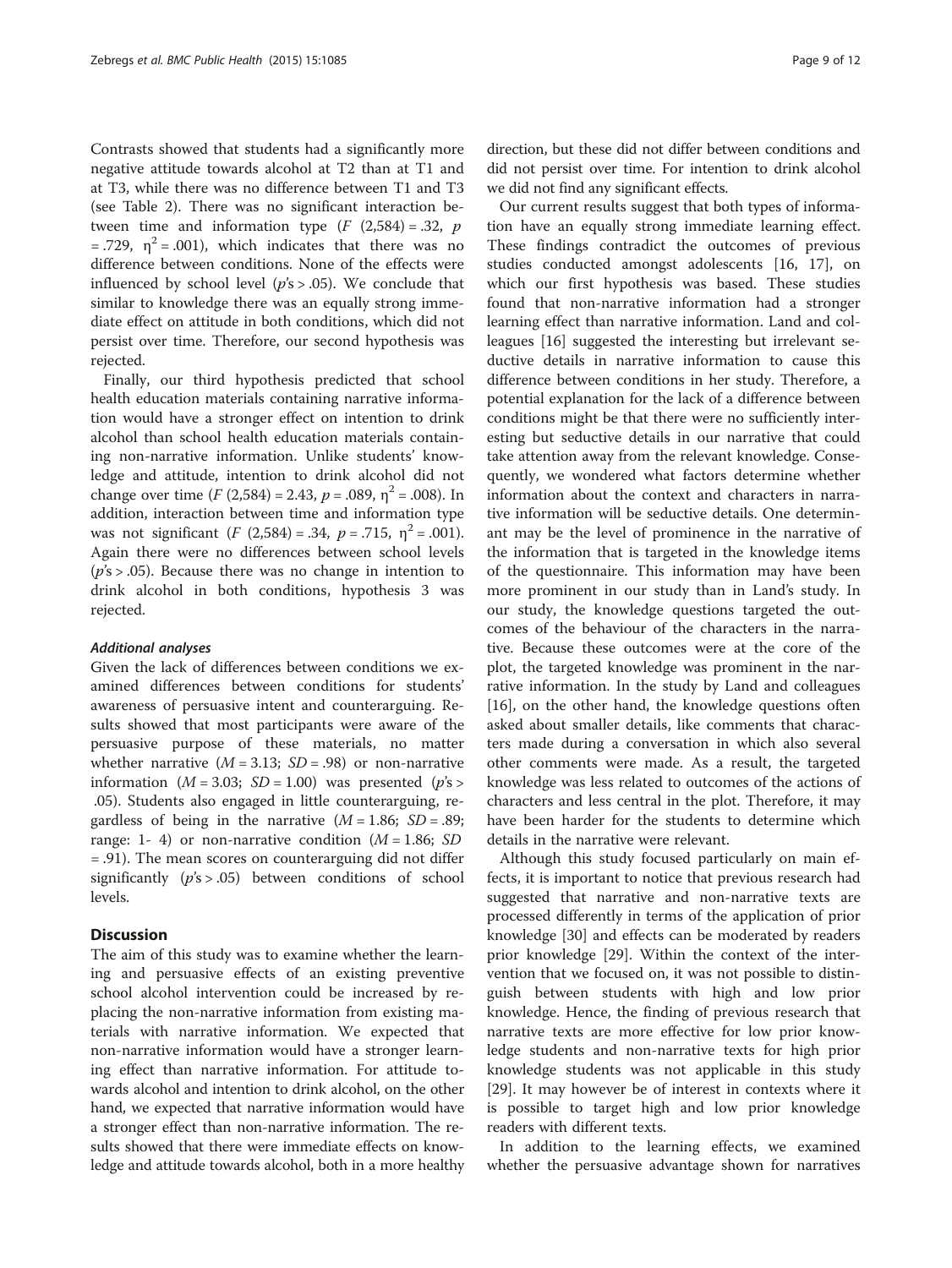in an education-entertainment context could be transferred to a school education context. As the results showed, there was no difference in effects on attitude and behavioural intention between conditions. Because of the educational context students may not have processed the narrative information with the purpose to get entertained, but in the same manner as they processed non-narrative information. Slater and Rouner [[32\]](#page-12-0) have suggested that this may occur when people are aware of the persuasive intent of a narrative, which was the case amongst our participants. Hence, we conclude that in a school context narrative information in health education materials is not likely to have a stronger persuasive effect than non-narrative information, because in this context the persuasive intent is probably more obvious to most students.

Furthermore, narrative information is suggested to be particularly beneficial for persuasive effects when the target group is likely to hold beliefs that contradict the message. Such groups are particularly likely to be resistant to the message. If people process narrative information with the goal to get entertained, they are supposed to generate less arguments against the message and, consequently, to be less resistant than if they would receive non-narrative information [\[32](#page-12-0)]. Hence, narrative information could be expected to be more effective than non-narrative information when the message is counterattitudinal. The students in our sample, however, engaged in little counterarguing, regardless of being in the narrative or non-narrative condition. The unfavourable alcohol attitude and low intention to drink alcohol scores at the baseline measurement suggests that students in our population hold beliefs, which are in line with the information in health education. Therefore, it was not likely that the students in our sample would be resistant, no matter the information type that was used. In a situation like this narrative information will not provide a persuasive advantage, which may also have accounted for the lack of differences between the conditions in this study.

A limitation of our study was the difference in text length between conditions. Narrative information typically is lengthier than non-narrative information because it contains background information about, for example, the context and the characters. This additional information is necessary to create a narrative, but makes it impossible to compare it to a non-narrative format without having a length difference. Of course, the non-narrative format could be lengthened as well, but this would either add additional new information or introduce a dose effect due to repetition of the same arguments.

The findings of this study may be limited in their generalizability, because this study was conducted in the context of low educated adolescents. It could be that

findings will differ for populations with higher intelligence. In addition, it was not possible for us to draw a random sample of schools to include. Instead we were only able to include the schools that agreed to participate. As we have mentioned before, schools' willingness to participate is typically low, because they receive many requests for participation in research and have limited time to do so. However, we have no reason to suspect that the schools that participated are different from schools that declined the invitation to participate. Hence, we do not believe this has harmed the generalizability of our findings, but we have to tread this issue with caution.

#### Implications

Based on the explanations we offer for our findings we have three suggestions for future studies. First, research should focus on the characteristics of narratives that influence whether relevant information will be recognized as such or not. As we have argued above, the level of prominence of information that is targeted in knowledge questions may be one of these determinants, but this should be further tested. As a result, we may gain more insights into how people learn from narrative information and more understanding about the use of narrative information in health education materials. Second, future studies should examine the goals students have while they process narrative information in educational materials and whether this influences the effects. For example, if students read narrative information with the goal to get entertained, they may generate less counterarguments than they would if their goal was to get informed. Therefore, students' processing goals is an important factor to consider. Third, there is currently little understanding about the effect of narrative and nonnarrative information formats in situations where the message is proattitudinal. As we have mentioned before, previous studies suggested narrative information to be particularly beneficial in situations where the message is counterattitudinal. However, as proattitudinal nonnarrative messages are found to be useful for reinforcing existing attitudes [[42](#page-12-0)], this may as well be true for proattitudinal narrative information. Through the reinforcement the strength of the existing attitude may increase. Attitudes that are more strongly held, are found to be more persistent over time and have a stronger impact on behaviour [\[43\]](#page-12-0). However, such reinforcement effects may be examined more effectively through measures of attitude strength instead of attitude valence [\[44\]](#page-12-0). Because we did not include measures of attitude strength in our questionnaire, we cannot provide any insights into whether narrative or non-narrative information is more effective for reinforcing existing attitudes. Hence, researchers should conduct comparative research in which they examine the impact of proattitudinal narrative and non-narrative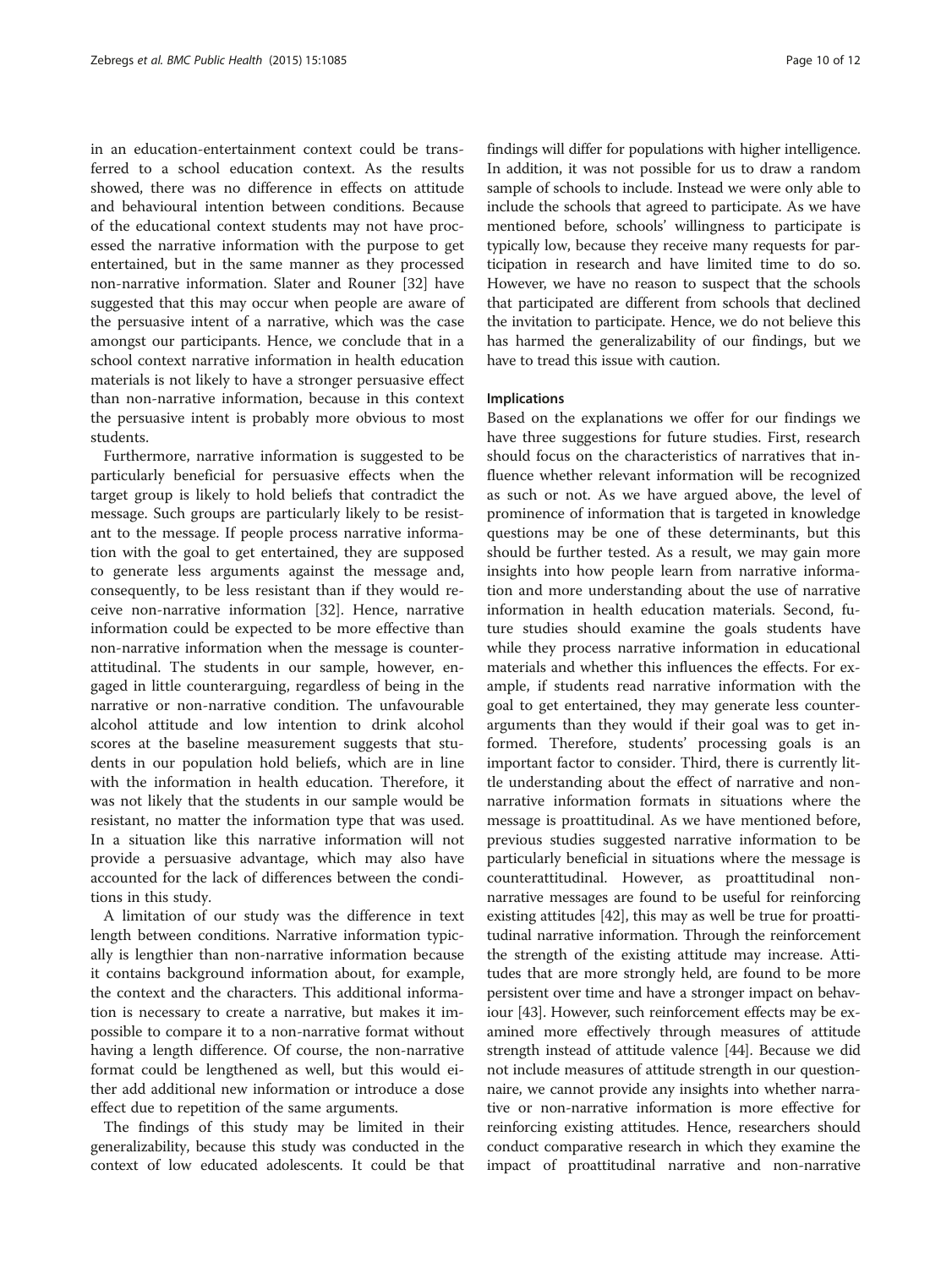<span id="page-11-0"></span>information on attitude strength. Such studies could reveal whether narrative information can also be applied for reinforcing existing beliefs and how this effect relates to the impact of proattitudinal non-narrative information.

This study also has some implications that professionals should consider when they develop health education materials about alcohol for low educated students. Based on our current findings it is not possible to advise either the narrative or the non-narrative information format to establish stronger learning effects. For persuasive effects, we have suggested that the processing goal to get informed, instead of being entertained, that students have in school inhibited the persuasive advantage of narrative information. We have also discussed that this processing goal is likely to be influenced by students' awareness of the persuasive intent. Therefore, when selecting an information format for health education materials, developers should consider students' awareness of the persuasive intent and whether they could be expected to process narrative information with the goal to get entertained. If students are not likely to have the goal to get entertained, then the selection of an information format could be based on other criteria then effectiveness. As we have mentioned in the introduction, low educated students are expected to perceive narrative information to be more enjoyable and less of a burden to process. Therefore, possible criteria could be the appreciation of an information format and the required effort to process information in a particular format. Insights into these criteria could be obtained by pretesting different formats during the development process.

From a policy perspective, it is also important to consider the costs for the developing materials. Narrative materials are typically more expensive to develop than non-narrative materials and here should be an increase in effectiveness that merits such additional costs [\[9](#page-12-0)]. From this point of view, the current results may be perceived as an argument not to favour the financing of materials containing narrative information instead of materials containing non-narrative information. Other criteria may nevertheless make policy makers favour materials containing narrative information. For example, if narrative information is more appreciated, this could result in higher self-administered exposure, which is also important to consider.

#### Conclusion

We believe our study makes an important contribution to the existing knowledge about health education materials. No previous studies on health education materials have examined the effects of different types of information in the context of school health education about alcohol. We provide important insights by showing that both narrative and non-narrative information can be expected to have a similar immediate effect on knowledge and attitude for the topic of alcohol. These results, and the findings of previous studies (e.g, [\[10, 45\]](#page-12-0)), raise the question whether narrative information can always be expected to be superior over other information formats as is suggested by scholars from the field of narrative persuasion [[9](#page-12-0)]. We have offered theoretical suggestions to establish a more nuanced perception of the conditions under which narrative information can be expected to be more effective than non-narrative information. Examining our suggestions in future studies will help to further extend the existing knowledge about different information types in health education and the possibilities to develop effective materials for low educated adolescents. In addition, we have considered the implications of our findings for policy decisions, which will help to make more informed choices about financing more expensive materials containing narratives.

#### Abbreviations

ES: Effect size; IQ: Intelligence Quotient.

#### Competing interests

Jeroen Lammers is affiliated to Trimbos Institute, which develops the 'Healthy School and Drugs' program. The materials used in this study are based on the materials from this program. Bas van den Putte holds a chair in health communication that is sponsored by Trimbos Institute. The terms of this arrangement have been reviewed and approved by the University of Amsterdam in accordance with its policy on objectivity in research. The authors declare that they have no competing interests.

#### Authors' contributions

SZ helped developing stimuli materials and questionnaires, was responsible for participant recruitment and data collection, conducted the analyses, wrote and revised the manuscript; BP was responsible for designing the study, helped developing stimuli materials and questionnaires, helped interpreting data and to write the manuscript; AG was responsible for developing stimuli materials and questionnaires, helped interpreting data and to write the manuscript; JL helped designing the study and to write the manuscript; PC helped designing the study, helped developing stimuli materials and questionnaires, helped interpreting data and to write the manuscript. All authors read and approved the final manuscript.

#### Acknowledgements

This research was funded by Netherlands Organisation for Scientific Research [grant number 321-89-001]. We would like to thank all participants and schools for their participation.

#### Author details

<sup>1</sup>The Amsterdam School of Communication Research ASCoR, Department of Communication Science, University of Amsterdam, Nieuwe Achtergracht 166, 1018 WV Amsterdam, The Netherlands. <sup>2</sup>Trimbos Institute, Netherlands Institute for Mental Health and Addiction, Postbus 725, 3500 AS Utrecht, The Netherlands. <sup>3</sup>Centre for Language Studies, Faculty of Arts, Radboud University Nijmegen, Postbus 9103, 6500 HD Nijmegen, The Netherlands.

#### Received: 3 March 2015 Accepted: 16 October 2015 Published online: 23 October 2015

#### References

- 1. Montez JK, Zajacova A. Trends in mortality risk by education level and cause of death among US White women from 1986–2006. Am J Public Health. 2013;103:473–9.
- 2. Bernabé E, Suominen AL, Nordblad A, Vehkalahti MM, Hausen H, Knuuttila M, et al. Education level and oral health in Finnish adults: evidence from different lifecourse models. J Clin Periodontol. 2011;38:25–32.